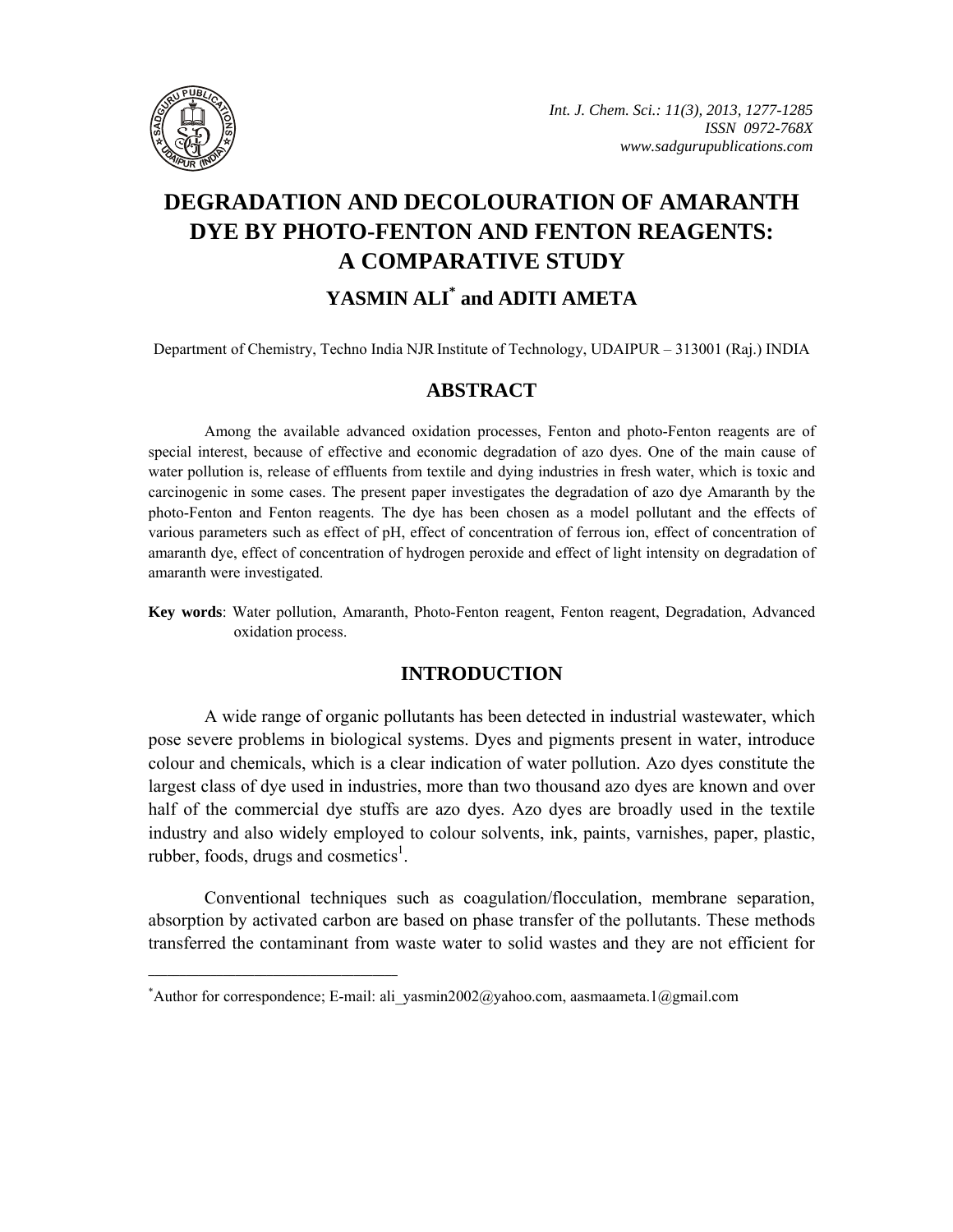removal of dyes. Biological methods are also ineffective for decolourization of azo dyes because of its stability and complex aromatic structure<sup>2</sup>.

Meric et al.<sup>3</sup> observed the colour and COD removal from waste water containing reactive black-5 using Fenton's oxidation process. Fongsatitkul et al.<sup>4</sup> used the sequencing batch reactors and Fenton's reagent to treat waste water from a textile industry. Degradation of methyl red using Fenton's reagent and the effect of various salts was studied by Ashraf et al.<sup>5</sup> Vinh et al.<sup>6</sup> investigated the degradation of basic blue-41 dye by Fenton reaction. Ameta et al.<sup>7</sup> reported a comparative study of Fenton's and photo-Fenton's and other related reagents in resorcinol-TiO<sub>2</sub> system.

Recently, advanced oxidation processes (AOPs) have been introduced to treat waste water, which has been developed to oxidize organic pollutants into carbon dioxide, water and inorganic ions or transform into less complex structures. AOPs are based on the generation of highly reactive species such as hydroxyl radicals ('OH), which have strong oxidation potential and oxidise a large number of organic pollutants $8$ .

#### **EXPERIMENTAL**

Stock solution of amaranth  $(1 \times 10^{-3} \text{ M})$  and ferrous sulphate  $(5 \times 10^{-3} \text{ M})$  were prepared in doubly distilled water. 13 mL of amaranth was taken in a beaker and 0.3 mL of ferrous sulphate solution was added to it. The total volume was made to 50.0 mL, so that the concentrations of Fe<sup>2+</sup> and amaranth were 2.6 x  $10^{-4}$  M and 3 x  $10^{-5}$  M, respectively in a reaction mixture. The pH of the solution is adjusted to 4.0 by adding HCl and 1 mL  $H_2O_2$ was added to it. The solution was exposed to a 200 W tungsten lamp (Philips). The intensity of light is measured with the help of solarimeter (Suryamapi Model CEL 201).

An aliquot of 2.0 mL was taken out from reaction mixture for analysis. The optical density of amaranth was determined at wavelength  $\lambda_{\text{max}}$  = 520 nm by a spectrophotometer (Labtronix). It was observed that the optical density decreases with time. A plot of  $2 + \log$ O.D. against time was linear therefore it followed pseudo-first order kinetics (Fig. 6). The rate constant was measured with the expression  $k = 2.303$  x slope. The results are summarized in different figures.

#### **RESULTS AND DISCUSSION**

#### **Effect of pH variation**

The effect of pH on degradation of amaranth was investigated. It is evident from Fig. 1 that the rate of degradation of amaranth increases with increase in pH upto 4.0 and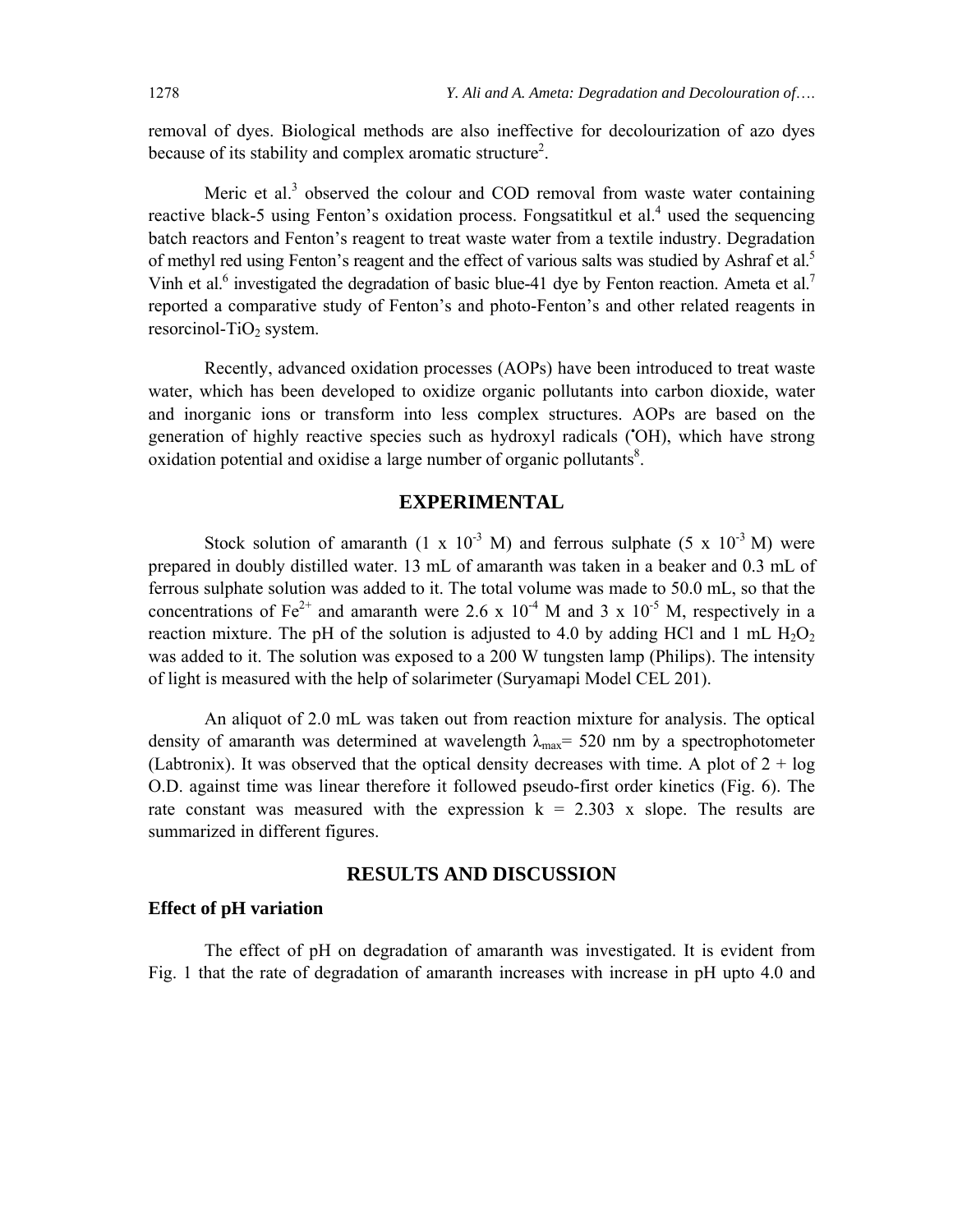then it decreases with increasing pH. The effect of pH on the degradation of amaranth was observed in the pH range 3 to 10. At high pH, the generation of hydroxyl radicals get slower, which may be explained by following reactions –

(i) The reaction of ferrous ions with hydrogen peroxide.

$$
\text{Fe}^{2+} + \text{H}_2\text{O}_2 \longrightarrow \text{Fe}^{3+} + \text{HO}^{\bullet} + \text{OH}^- \tag{1}
$$

(ii) Photochemical reaction of ferric ions with water.

$$
\text{Fe}^{3+} + \text{H}_2\text{O} + \text{h}v \xrightarrow{\qquad} \text{Fe}^{2+} + \text{HO}^{\bullet} + \text{H}^+ \qquad \qquad \dots (2)
$$

The increase in the pH of the medium will favour the (i) step where OH**-** ions are formed and in (ii) step protons are generated. Below 4 pH (1) step dominates over (2) step. Above 4 pH (2) step dominates (1) step. The Fenton like decomposition is much more pH sensitive and is applicable only in the systems with pH higher than 2.0.

 $[Fe^{2+}] = 3 \times 10^{-5}$  M, [Amaranth] = 2.6 x 10<sup>-4</sup> M, Light Intensity = 60.0 mW cm<sup>-2</sup>,  $H_2O_2 = 1$  mL



**Fig. 1: Effect of pH variation**

#### **Effect of dye concentration**

The effect of concentration of dye on the rate of degradation of dye was studied by keeping all other factors identical. The concentrations of dye varied from  $1.2 \times 10^{-4}$  M to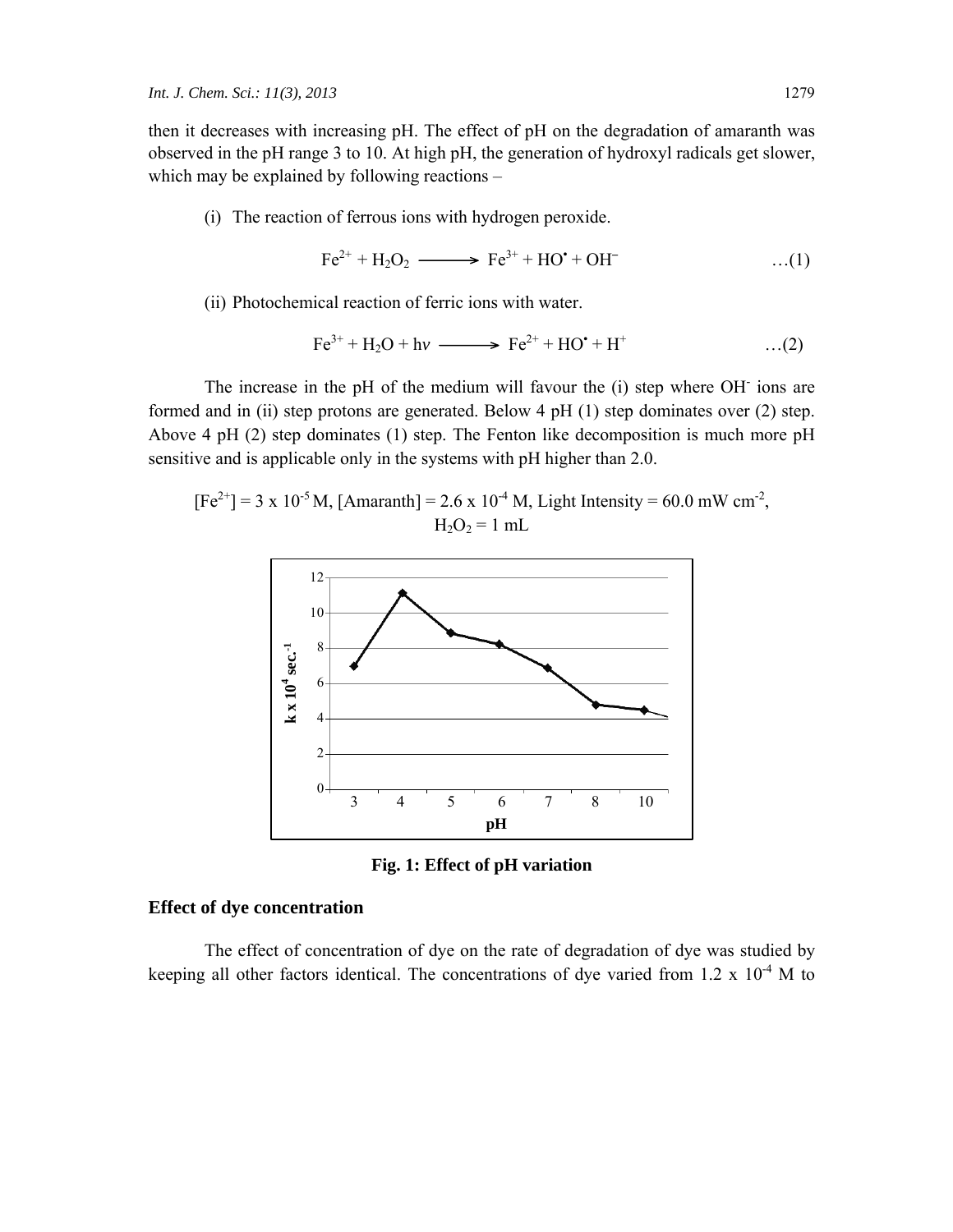$3 \times 10^{-4}$  M and it was observed that degradation increases with increasing concentration of amaranth upto  $2.6 \times 10^{-4}$  M. A further increase in concentration shows decrease in the rate of degradation as shown in Fig. 2.

On increasing the concentration of amaranth, more molecules are available for excitation and degradation. On increasing the concentration above 2.6 x  $10^{-4}$  M, the rate of reaction decreases, which can be explained as at higher concentration the dye may start act as a filter for the incident light. The dark colour of dye will not permit the desired light intensity to reach at the dye molecule as a result decrease in the rate of degradation of amaranth was observed.

$$
[Fe^{2+}] = 3.0 \times 10^{-5} \text{ M}, \text{pH} = 4, \text{ Light Intensity} = 60.0 \text{ mW cm}^2, \text{H}_2\text{O}_2 = 1 \text{ mL}
$$



**Fig. 2: Effect of amaranth concentration**

#### **Effect of ferrous ion concentration**

The degradation of dye efficiency by photo-Fenton process is also influenced by the concentration of  $Fe^{2+}$  ions, which catalyze  $H_2O_2$  decomposition resulting in generation of OH radicals and consequently the degradation of dye molecule<sup>9</sup>. According to the literature, on increasing ferrous ion concentration, the degradation rate of organic compound also increases, upto certain level where further addition of iron becomes inefficient<sup>10</sup>.

The effect of concentration of  $Fe^{2+}$  ion on the rate of degradation of amaranth was observed by keeping all other factors identical. The effect of ferrous ion concentration on degradation of dye was observed between 1 x  $10^{-5}$  M to 8 x  $10^{-5}$  M concentration. The rate of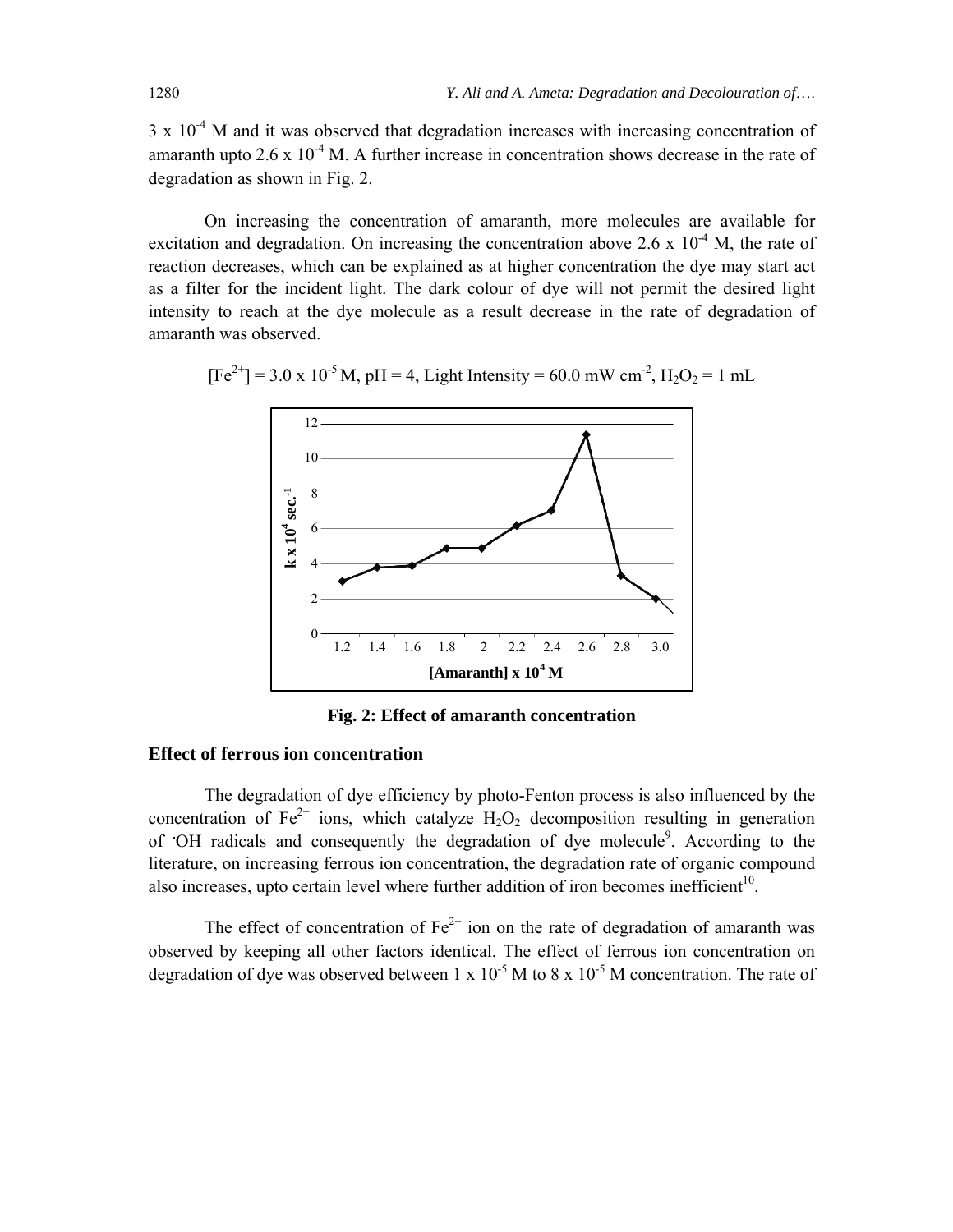photodegradation increases on increasing the concentration of  $Fe^{2+}$  ions up to 3.0 x 10<sup>-5</sup> M, beyond this limit rate of photodegradation of dye decreases. The results are reported in Fig. 3.  $Fe^{2+}$  ions is accompanied by enhanced generation of the active species hydroxyl radicals and as a consequence, the rate of degradation also increases. However, on increasing the concentration of  $Fe^{2+}$  ions further, the rate of reaction was decreased. This is because of the  $Fe<sup>2+</sup>$  ions impart a yellow colour to the solution and at higher concentrations, it may also act as a filter for the incident light.

 $[{\text{Amaranth}}] = 2.6 \times 10^{-4}$  M, pH = 4, Light Intensity = 60.0 m W cm<sup>-2</sup>, H<sub>2</sub>O<sub>2</sub> = 1 mL



**Fig. 3: Effect of ferrous ion concentration**

#### Effect of H<sub>2</sub>O<sub>2</sub> concentration

Concentration of hydrogen peroxide is one of the operating parameters, which significantly influence the final degradation of dye. The results are shown in Fig. 4. The rate of reaction increases upto 1.0 mL  $H_2O_2$ . On further increasing the volume of hydrogen peroxide, the rate of degradation of dye decreases due to scavenging nature of  $H_2O_2$  towards **•** OH radical (Eq. 5).

$$
\text{Fe}^{2+} + \text{H}_2\text{O}_2 \longrightarrow \text{Fe}^{3+} + \text{OH} + \text{OH} + \text{OH}
$$
...(3)

$$
Fe^{3+} + H_2O + hv \longrightarrow Fe^{2+} + OH + H^+ \tag{4}
$$

$$
^{\bullet}OH + H_2O_2 \longrightarrow H_2O + HO_2^{\bullet} \qquad \qquad ...(5)
$$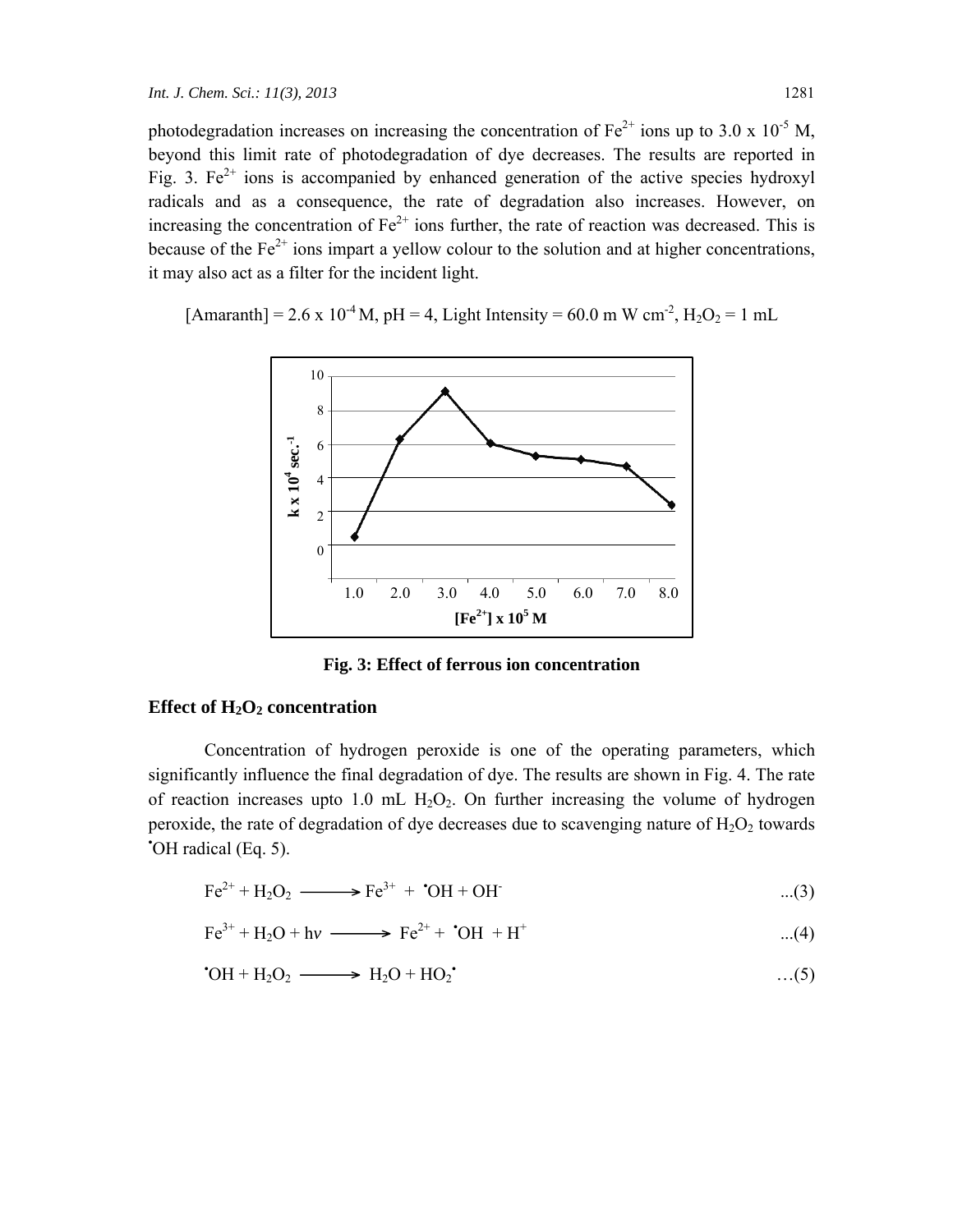

 $[{\text{Amaranth}}] = 2.6 \times 10^{-4}$ , pH = 4, Light Intensity = 60.0 m W cm<sup>-2</sup>  $[Fe^{2+}] = 3.0 \times 10^{-5}$ 

**Fig. 4: Effect of hydrogen peroxide**

### **Effect of light intensity**

The effect of light intensity on degradation of dye was also investigated. Light intensity was varied from 20 mWcm<sup>-2</sup> to 120 mWcm<sup>-2</sup>. A linear relationship was observed between the rate constant and light intensity. It indicates increase in the light intensity increases the rate of photodegradation of dye due to increasing number of photons reacting with ferrous ions results increase in number of the hydroxyl radicals therefore a corresponding

 $[Amaranth] = 2.6 \times 10^{-4} M$ , pH = 4, H<sub>2</sub>O<sub>2</sub> = 1 mL,  $[Fe^{2+}] = 3.0 \times 10^{-5} M$ 



**Fig. 5: Effect of light intensity**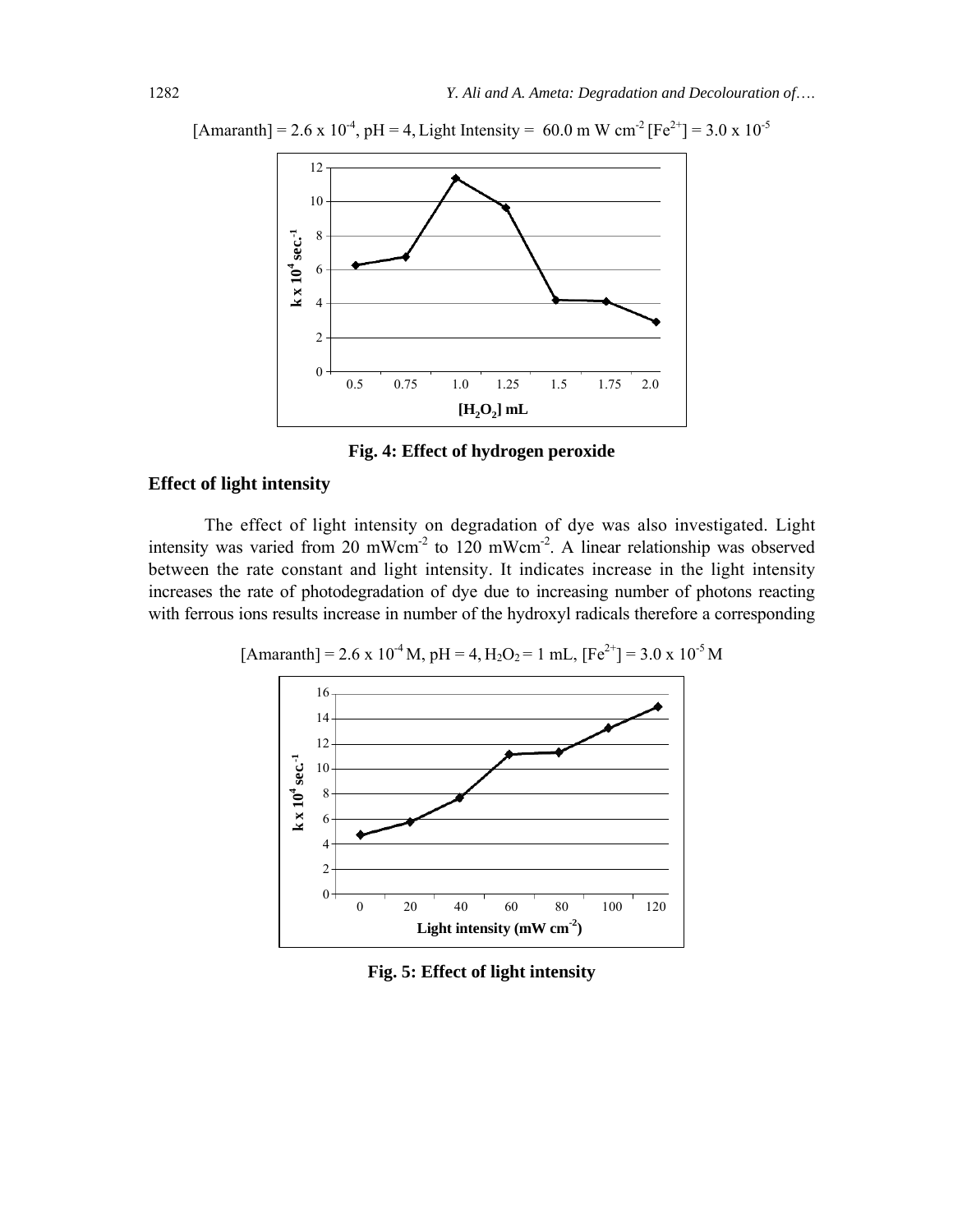increase in the rate of reaction was observed. Higher light intensities were rejected due to possible thermal effects.

 $pH = 4.0$ , [Amaranth] = 2.6 x 10<sup>-4</sup>, [Fe<sup>2+</sup>] = 3.0 x 10<sup>-5</sup>, H<sub>2</sub>O<sub>2</sub> = 1 mL, Light intensity = 60.0 mW cm<sup>-2</sup>



**Fig. 6: A typical run (photo-Fenton reagent)** 

#### **Effects of Fenton reagent**

The rate of degradation of amaranth dye in presence of Fenton reagent were also

 $[Amaranth] = 2.6 \times 10^{-4}$  M,  $[Fe^{2+}] = 3.0 \times 10^{-5}$  M, pH= 4.0, H<sub>2</sub>O<sub>2</sub> = 1 mL, Light intensity =  $60.0$  mW cm<sup>-2</sup>



**Fig. 7: A typical run [Fenton reagent]**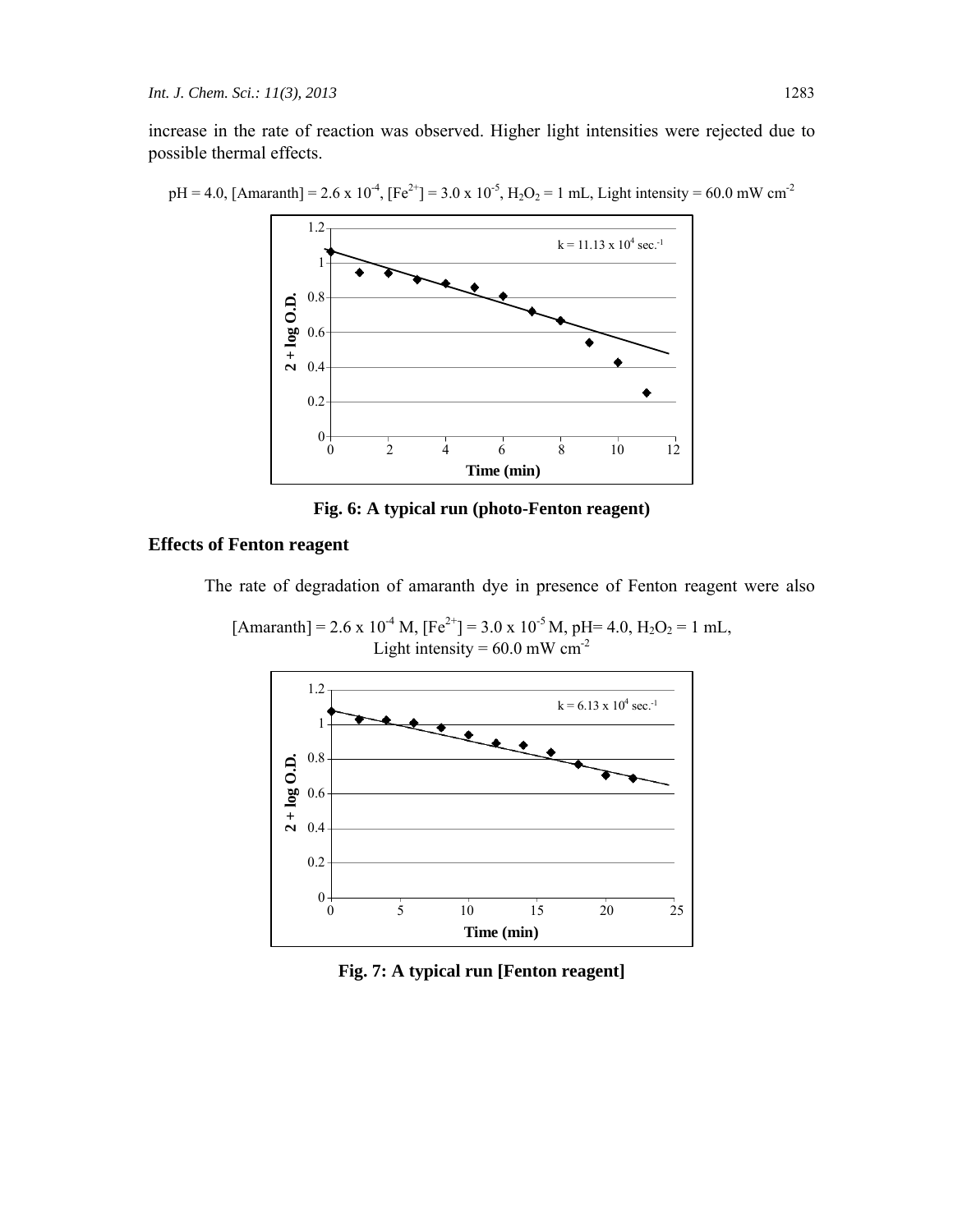investigated keeping optimum conditions of pH, dye concentration,  $Fe<sup>2+</sup>$  ion concentration and amount of  $H_2O_2$ . A typical run is shown in Fig. 7. In Fig. 6, typical run for the degradation of dye is also given with photo-Fenton reagent.

#### **CONCLUSION**

A comparison was made for degradation rates of amaranth with Fenton and photo-Fenton reagents.

The order of the effectiveness of both reagents is as follows:

- (i) Photo-Fenton reagent > Fenton reagent
- (ii) It was observed that the rate of degradation of dye in presence of photo-Fenton reagent is higher as compared to Fenton reagent. The estimation of degradation degree (DD) was calculated by the following relation:

$$
DD\% = A_i - A_t / A_i \times 100
$$

Here,  $A_i$  = Initial intensity of colour and  $A_t$  = intensity of colour at t time of the oxidation.

The % colour removal of amaranth dye by photo-Fenton reagent and Fenton reagent were 85% and 59% in 11 minutes and 22 minutes, respectively.

#### **ACKNOWLEDGEMENT**

The authors extend their thanks and gratitude to Prof. S. C. Ameta, PAHER University, Udaipur and Mr. R. S. Vyas, Director, Techno India NJR Institute of Technology, for providing research facilities and there valuable guidance.

#### **REFERENCES**

- 1. S. Nam, V. Rangnathan and P. G. Tantnyek, Chemosphere, **45**, 59 (2001).
- 2. R. F. P. Nogueira, A. G. Trovo and M. R. A. Silva, Solar Energy, **79**, 384-392 (2005).
- 3. S. Meric, D. Kaptan and T. Olmez, Chemosphere, **54(3)**, 435-441 (2004).
- 4. P. Fongsatitkul, P. Elefsiniotis, A. Yamasmit and N. Yamasmit, J. Biochem. Eng., **21**, 213-220 (2004).
- 5. S. S. Ashraf, M. A. Rauf and S. Alhadrami, Dyes and Pigments, **69**, 74-78 (2006).